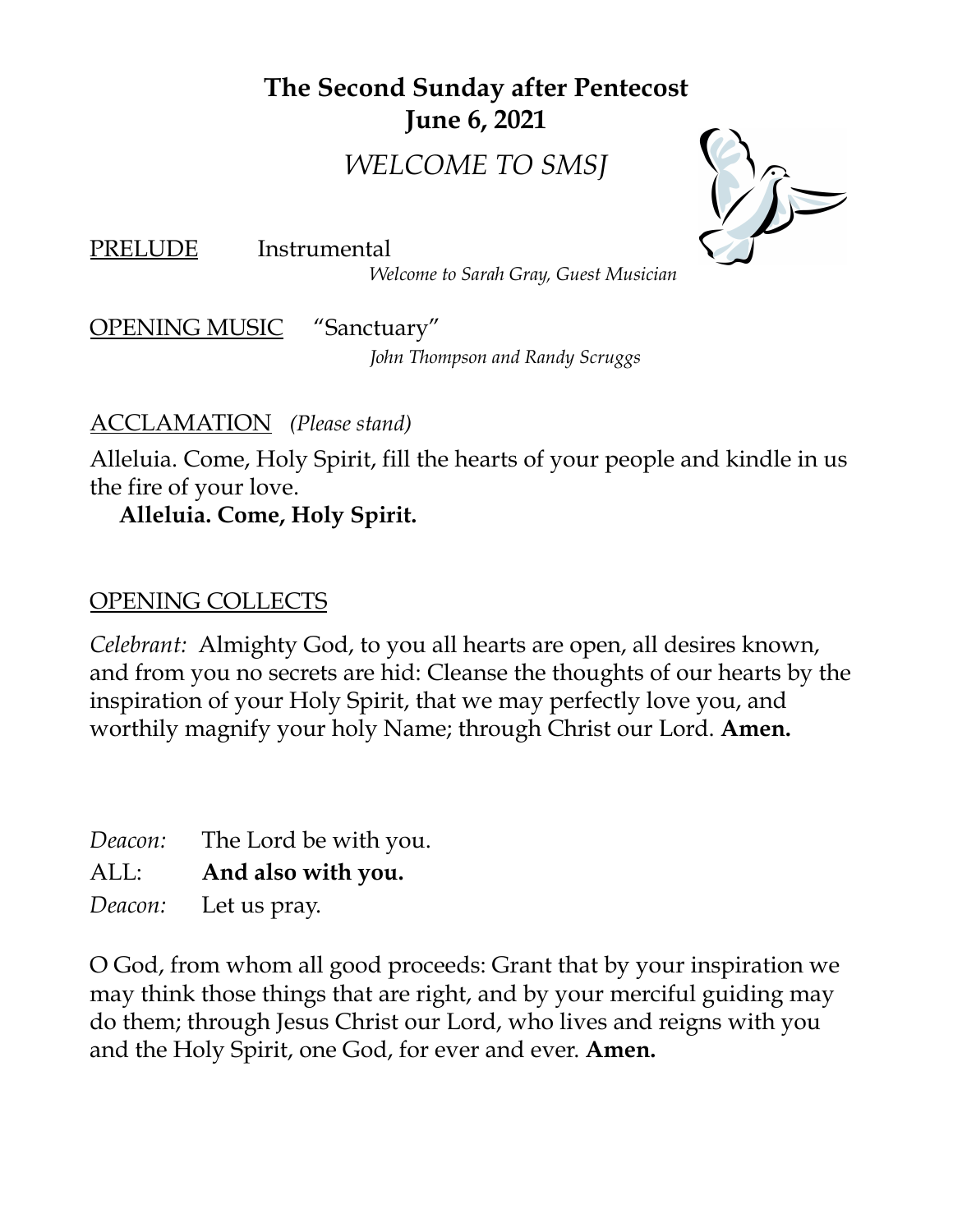#### THE FIRST LESSON: Genesis 3: 8-15 *(Please be seated)*

They heard the sound of the Lord God walking in the garden at the time of the evening breeze, and the man and his wife hid themselves from the presence of the Lord God among the trees of the garden. But the Lord God called to the man, and said to him, "Where are you?" He said, "I heard the sound of you in the garden, and I was afraid, because I was naked; and I hid myself." He said, "Who told you that you were naked? Have you eaten from the tree of which I commanded you not to eat?" The man said, "The woman whom you gave to be with me, she gave me fruit from the tree, and I ate." Then the Lord God said to the woman, "What is this that you have done?" The woman said, "The serpent tricked me, and I ate." The Lord God said to the serpent,

> "Because you have done this, cursed are you among all animals and among all wild creatures; upon your belly you shall go, and dust you shall eat all the days of your life. I will put enmity between you and the woman, and between your offspring and hers; he will strike your head, and you will strike his heel."

Lector: Hear what the Spirit is saying. **People: Thanks be to God.**

#### <u>PSALM 130</u>

Out of the depths have I called to you, O Lord;

Lord, hear my voice; let your ears consider well

the voice of my supplication.

#### **If you, Lord, were to note what is done amiss,**

## **O Lord, who could stand?**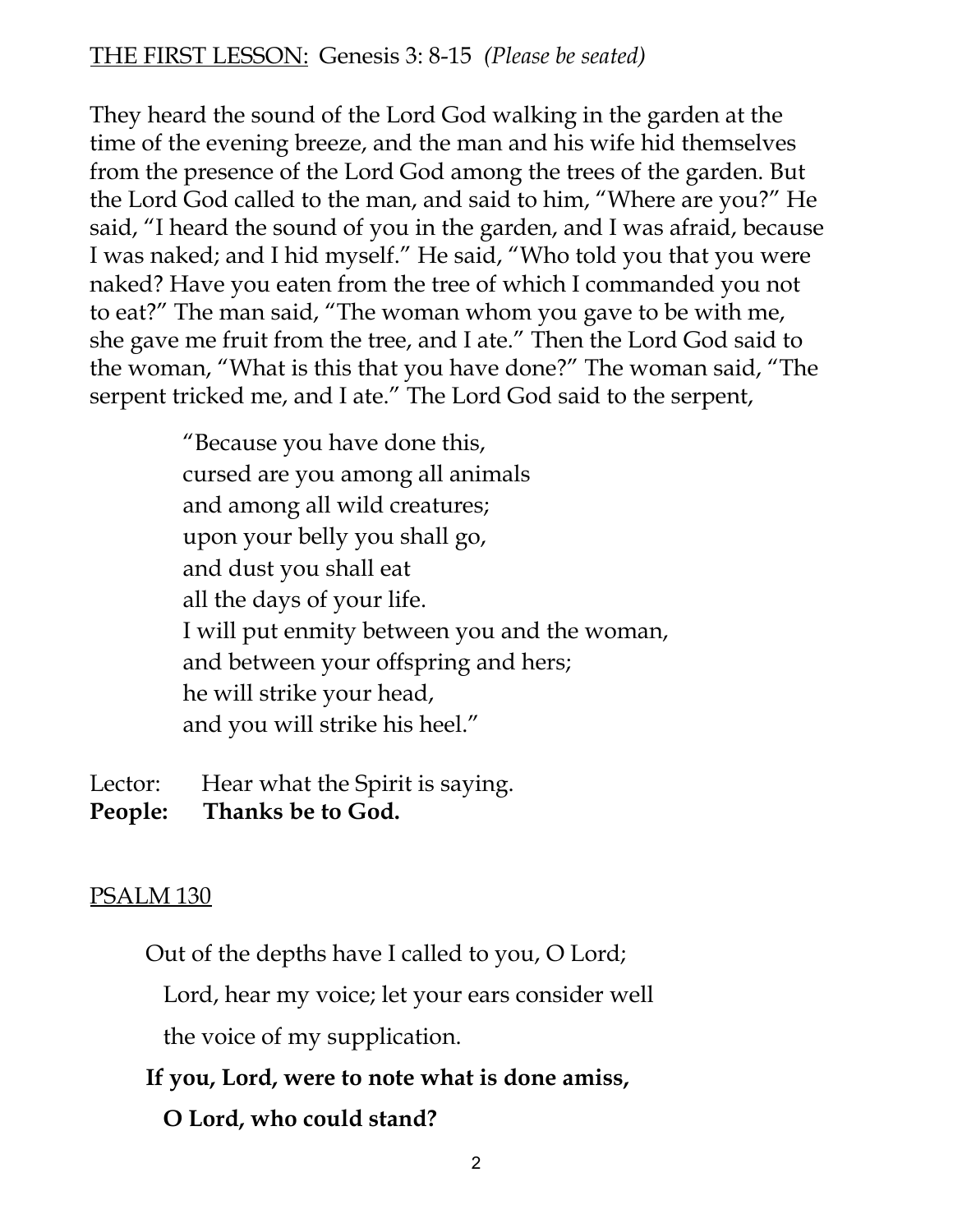For there is forgiveness with you;

therefore you shall be feared.

# **I wait for the Lord; my soul waits for him;**

# **in his word is my hope.**

My soul waits for the Lord,

more than watchmen for the morning,

more than watchmen for the morning.

# **O Israel, wait for the Lord,**

# **for with the Lord there is mercy;**

With him there is plenteous redemption,

and he shall redeem Israel from all their sins.

# THE SECOND LESSON: 2 Corinthians 4:13-5:1

Just as we have the same spirit of faith that is in accordance with scripture—"I believed, and so I spoke" —we also believe, and so we speak, because we know that the one who raised the Lord Jesus will raise us also with Jesus, and will bring us with you into his presence. Yes, everything is for your sake, so that grace, as it extends to more and more people, may increase thanksgiving, to the glory of God.

So we do not lose heart. Even though our outer nature is wasting away, our inner nature is being renewed day by day. For this slight momentary affliction is preparing us for an eternal weight of glory beyond all measure, because we look not at what can be seen but at what cannot be seen; for what can be seen is temporary, but what cannot be seen is eternal.

For we know that if the earthly tent we live in is destroyed, we have a building from God, a house not made with hands, eternal in the heavens.

Lector: Hear what the Spirit is saying. **People: Thanks be to God.**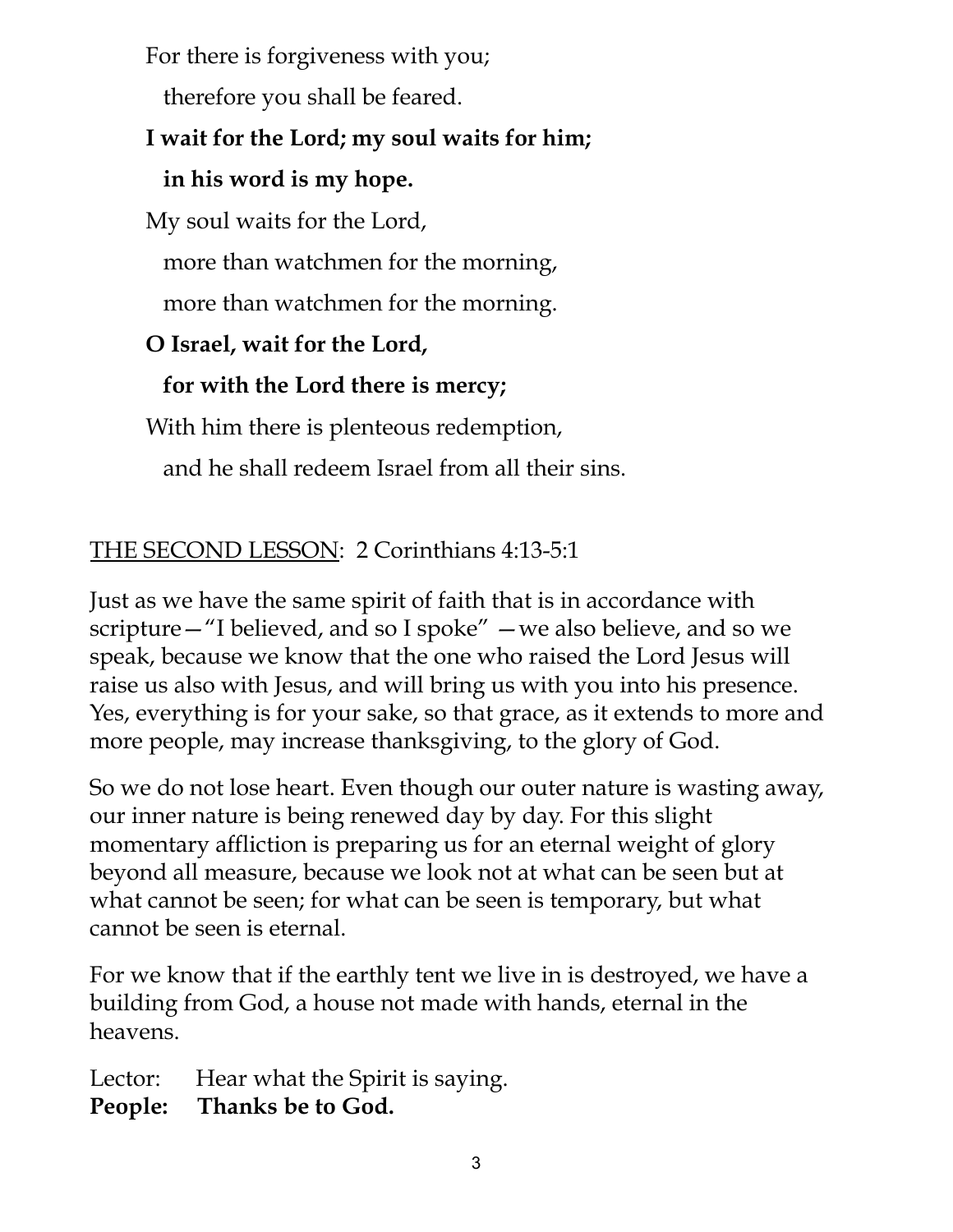

#### THE HOLY GOSPEL

Celebrant: The Holy Gospel of our Lord Jesus Christ according to Mark. People: **Glory to you, Lord Christ.**

The crowd came together again, so that Jesus and his disciples could not even eat. When his family heard it, they went out to restrain him, for people were saying, "He has gone out of his mind." And the scribes who came down from Jerusalem said, "He has Beelzebul, and by the ruler of the demons he casts out demons." And he called them to him, and spoke to them in parables, "How can Satan cast out Satan? If a kingdom is divided against itself, that kingdom cannot stand. And if a house is divided against itself, that house will not be able to stand. And if Satan has risen up against himself and is divided, he cannot stand, but his end has come. But no one can enter a strong man's house and plunder his property without first tying up the strong man; then indeed the house can be plundered.

"Truly I tell you, people will be forgiven for their sins and whatever blasphemies they utter; but whoever blasphemes against the Holy Spirit can never have forgiveness, but is guilty of an eternal sin"— for they had said, "He has an unclean spirit."

Then his mother and his brothers came; and standing outside, they sent to him and called him. A crowd was sitting around him; and they said to him, "Your mother and your brothers and sisters are outside, asking for you." And he replied, "Who are my mother and my brothers?" And looking at those who sat around him, he said, "Here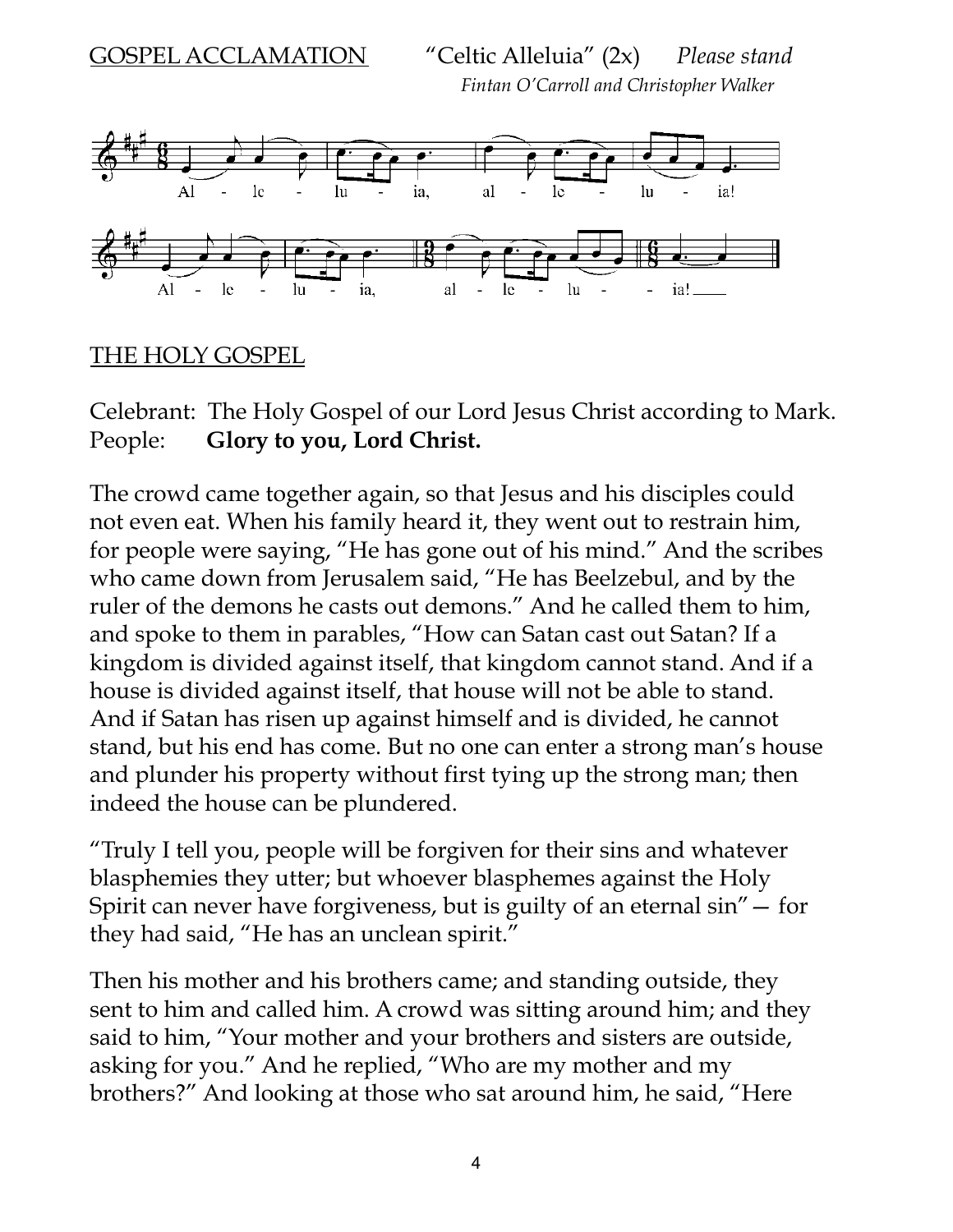are my mother and my brothers! Whoever does the will of God is my brother and sister and mother."

*Mark 3:20-35*

Deacon: The Gospel of our Lord. **People: Praise to you, Lord Christ.**

SERMON The Rev'd Cindy Rasmussen

| <b>AFFIRMATION OF FAITH</b> | "This I Believe"                             |
|-----------------------------|----------------------------------------------|
|                             | Crocker Matthew Philip and Fielding Benjamin |
|                             | David                                        |

*Please stand*

#### PRAYERS OF THE PEOPLE

Let us pray for the Church and for the world.

Come, Holy Spirit, into your church and its people. Fill us with the power and purpose of the gospel.

Leader: Hear us, O God.

**ALL: Your mercy is great.**

Come, Holy Spirit, into the nations of the world. Rain down your peace onto nations at war or in crisis.

Leader: Hear us, O God.

**ALL: Your mercy is great.**

Come, Holy Spirit, into the lives of those in need. We especially pray for \_\_\_\_\_\_\_\_\_\_\_\_\_\_\_\_\_\_\_\_\_\_\_\_\_\_\_\_\_\_\_\_\_. Blanket them with your healing and

hope.

Leader: Hear us, O God.

**ALL: Your mercy is great.**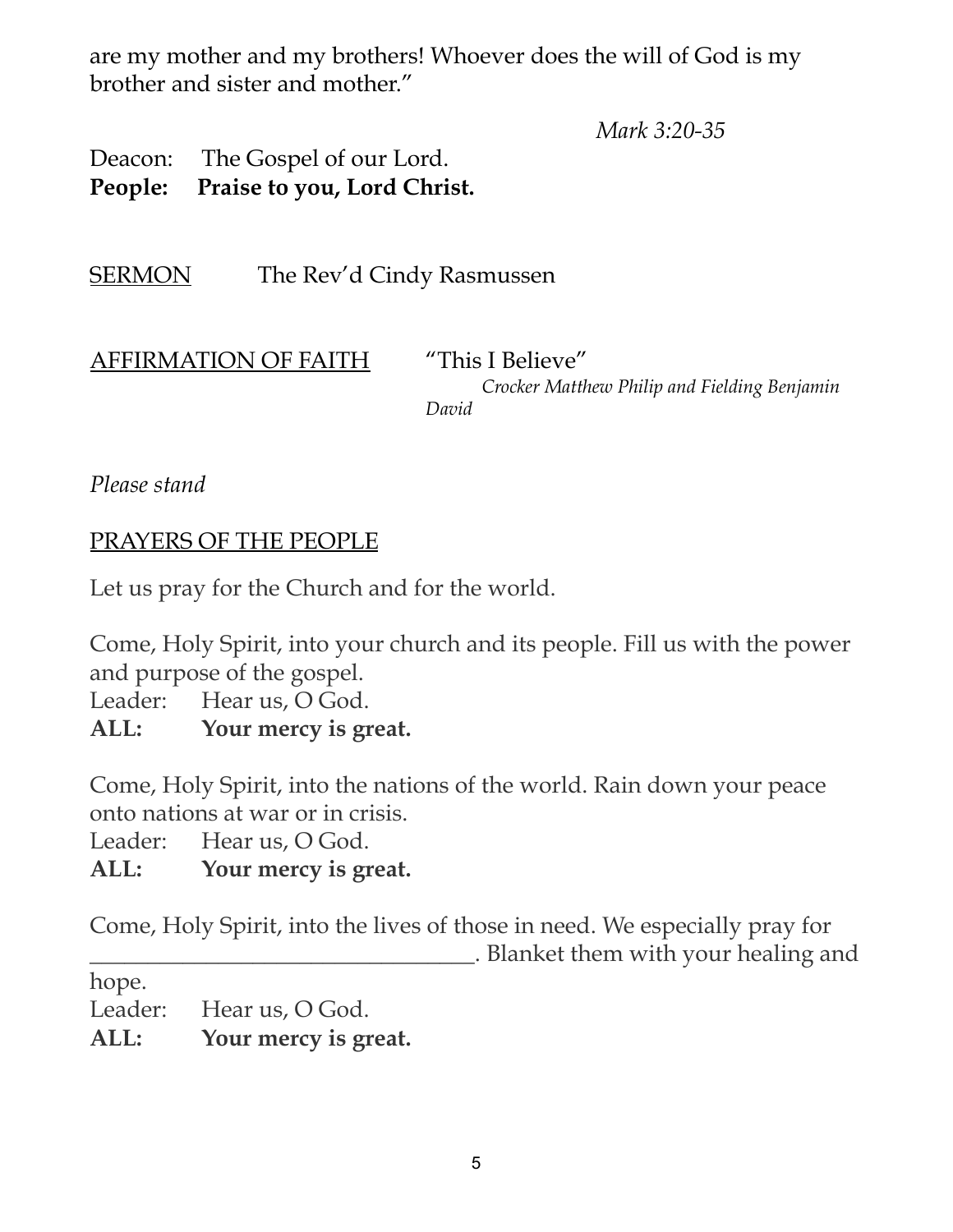Come, Holy Spirit, into our community of faith. Support us in our mission, our celebrations, and our woes.

Leader: Hear us, O God.

**ALL: Your mercy is great.**

Come, Holy Spirit, into our thanksgiving for the lives of all the faithful departed.

Leader: Hear us, O God.

**ALL: Your mercy is great.**

CLOSING COLLECT: (Pastor Cindy) Into your care, O God we place ourselves and all our prayers, trusting your promise of new life in Jesus Christ, our risen Savior

# SPECIAL MUSIC FOR PRAYER AND MEDITATION *(Please be seated)*

## THE PEACE

The peace of the Lord be with you always.

## **And also with you.**

MUSIC "Crowded Table" *(Please stand)*

*Brandie Carlile, Natalie Hemby, and Lori McKenna Text adapted for worship*



# THE GREAT THANKSGIVING

Gracious God, you made the world and all that is in it; you made this day and we rejoice in it! For this is the day your prophets testified about when you destroy the shroud of death and open the gates of salvation to all who believe.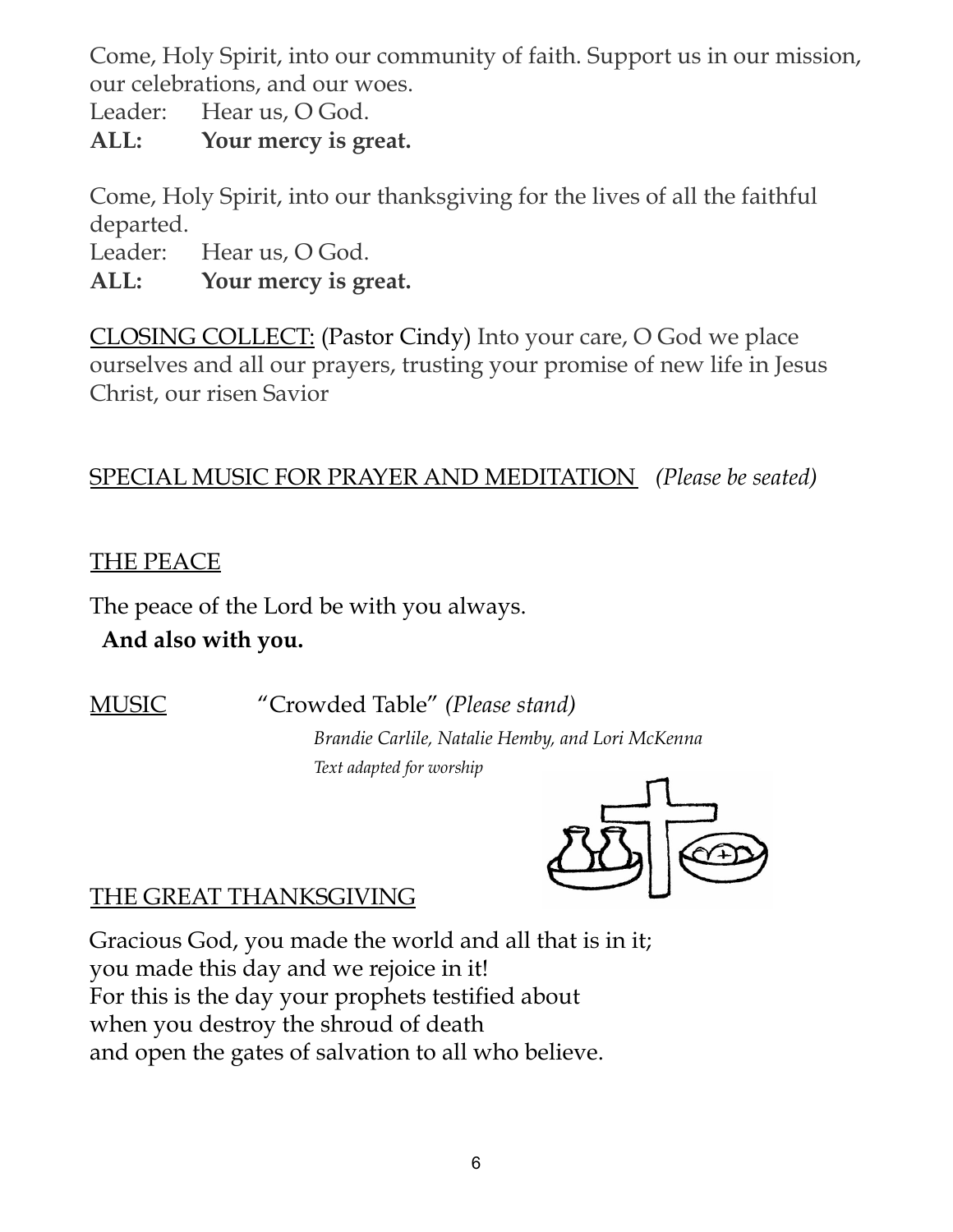You sent your Son, Jesus, among us, anointed with your Holy Spirit and power to preach peace and heal all who were oppressed.

Therefore, with the whole realm of nature around us, with earth, sea and sky, with angels and archangels who envelop us, with all the saints before us and beside us, with sisters and brothers, east and west, north and south, And with loved ones, separate from us now, who yet, in this mystery are close to us,

We join in the chorus of praise that rings through eternity:

**Holy, holy, holy Lord, God of power and might, heaven and earth are full of your glory. Hosanna in the highest. Blessed is the One who comes in the name of the Lord. Hosanna in the highest.**

Blessed are you, O God, who breaks open deep the tomb of our pain, calls life out of death, and leads all creation into life eternal.

Blessed is your Spirit, that broods over the deep, stirs our hearts, who comforts and confounds. Your Spirit, that animates all of creation - plants, animals, and all of us. Your Spirit, that dwells in us.

On the night when he was betrayed, took bread, gave thanks, broke it, and said:

#### **"Take, eat: This is my Body which is given for you. Do this for the remembrance of me."**

As supper was ending, Jesus took the cup of wine, and when he had given thanks, he gave it to them and said:

**"Drink this all of you. This is my Blood of the new Covenant, which is poured out for you and for all for the forgiveness of sins. Whenever you drink it, do this for the remembrance of me."**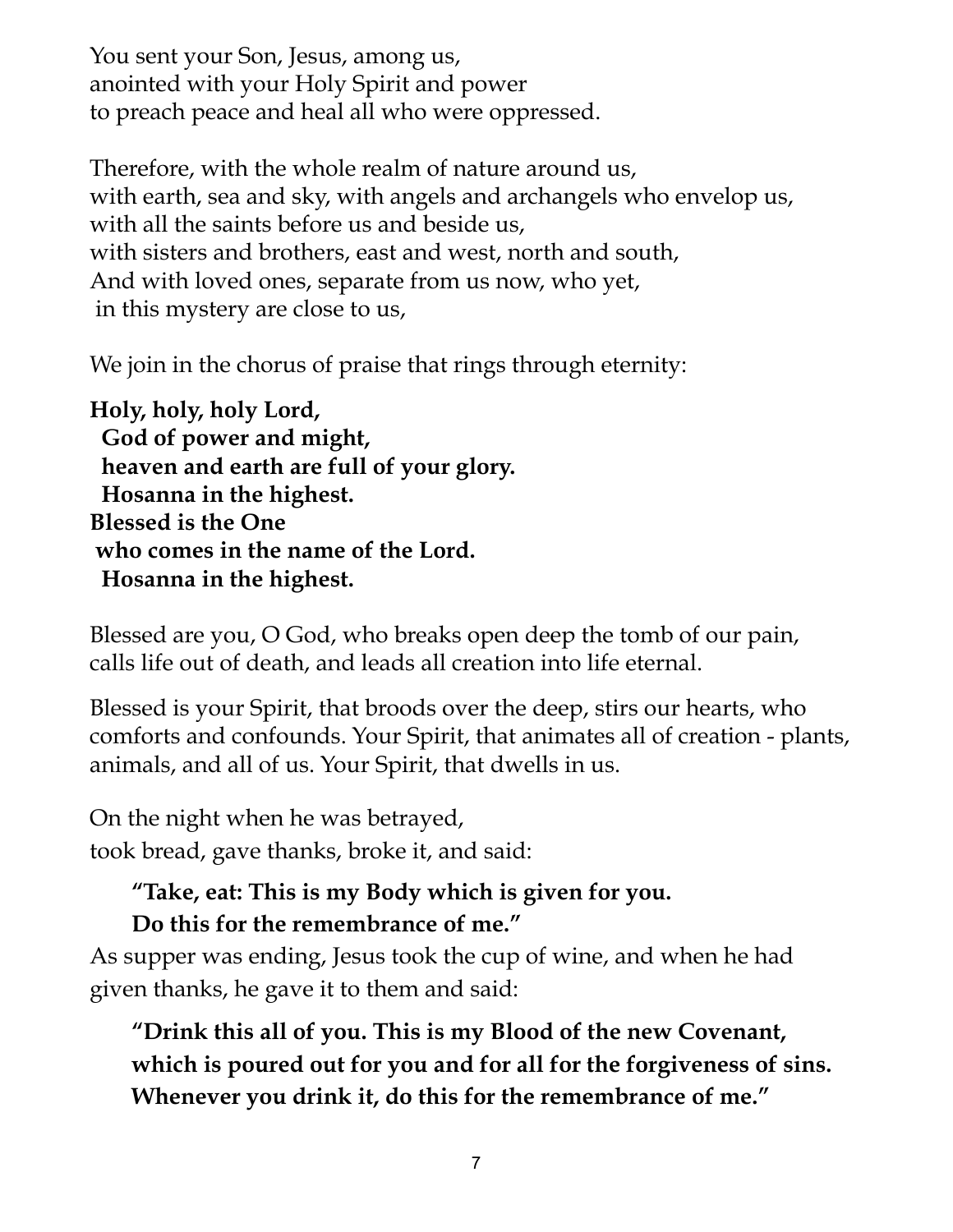So, as we eat this bread and drink this cup, we proclaim the mystery of our faith:

> **Christ has died; Christ is risen; Christ will come again.**

Therefore, here in this place, we celebrate the flames that gave birth to the church And has shared among his community through the centuries, and shares with us now.

Come now, O Spirit of Christ, brood over these bodily things, this bread and this wine.

# **May they be for us your body and blood, vibrant with life, healing, renewing and making us whole.**

Anoint us with your life-giving power that we might recognize your presence in each and every person

**By Christ, with Christ, and in Christ, in the unity of the Holy Spirit all honor and glory are yours, Almighty Father, now and forever. Amen.**

## THE LORD'S PRAYER

As our Savior Christ has taught us, we are bold to pray, **Our Father in heaven, hallowed be your Name, your kingdom come, your will be done, on earth as it is in heaven. Give us today our daily bread. Forgive us our sins as we forgive those who sin against us. Save us from the time of trial, and deliver us from evil. For the kingdom, the power, and the glory are yours, now and forever. Amen.**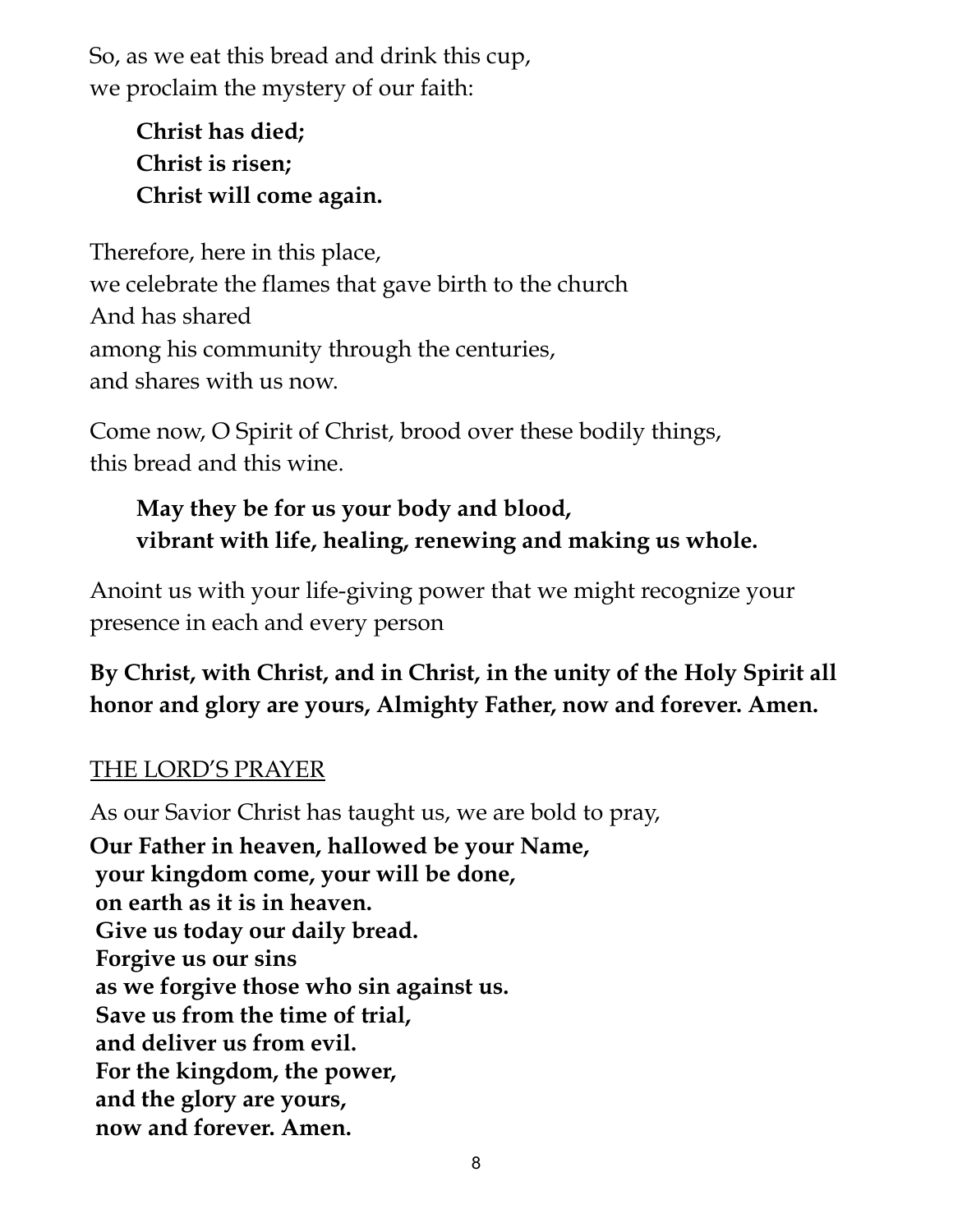## THE BREAKING OF THE BREAD

We break this bread to share in the Body of Christ.

**We who are many are one body, for we share in this one bread.**

The feast of life has been prepared for you partake and be filled with the goodness of God.

## WELCOME TO THE TABLE

*All are welcome to receive communion. Gluten-free wafers and grape juice is available.*

COMMUNION MUSIC "Spirit, Spirit of Gentleness" *Words & Music: Alan Harvey*

#### POST COMMUNION PRAYER

**Life-giving God, in the mystery of Christ's resurrection you send light to conquer darkness, water to give new life, and the bread of life to nourish your people. Send us forth as witnesses to your Son's resurrection that we may show your glory to all the world; through Jesus Christ our Lord. Amen.**

#### FINAL BLESSING

#### DISMISSAL

Deacon: Alleluia. Alleluia. Go and tell how God has touched your life. ALL: **Thanks be to God. Alleluia. Alleluia**

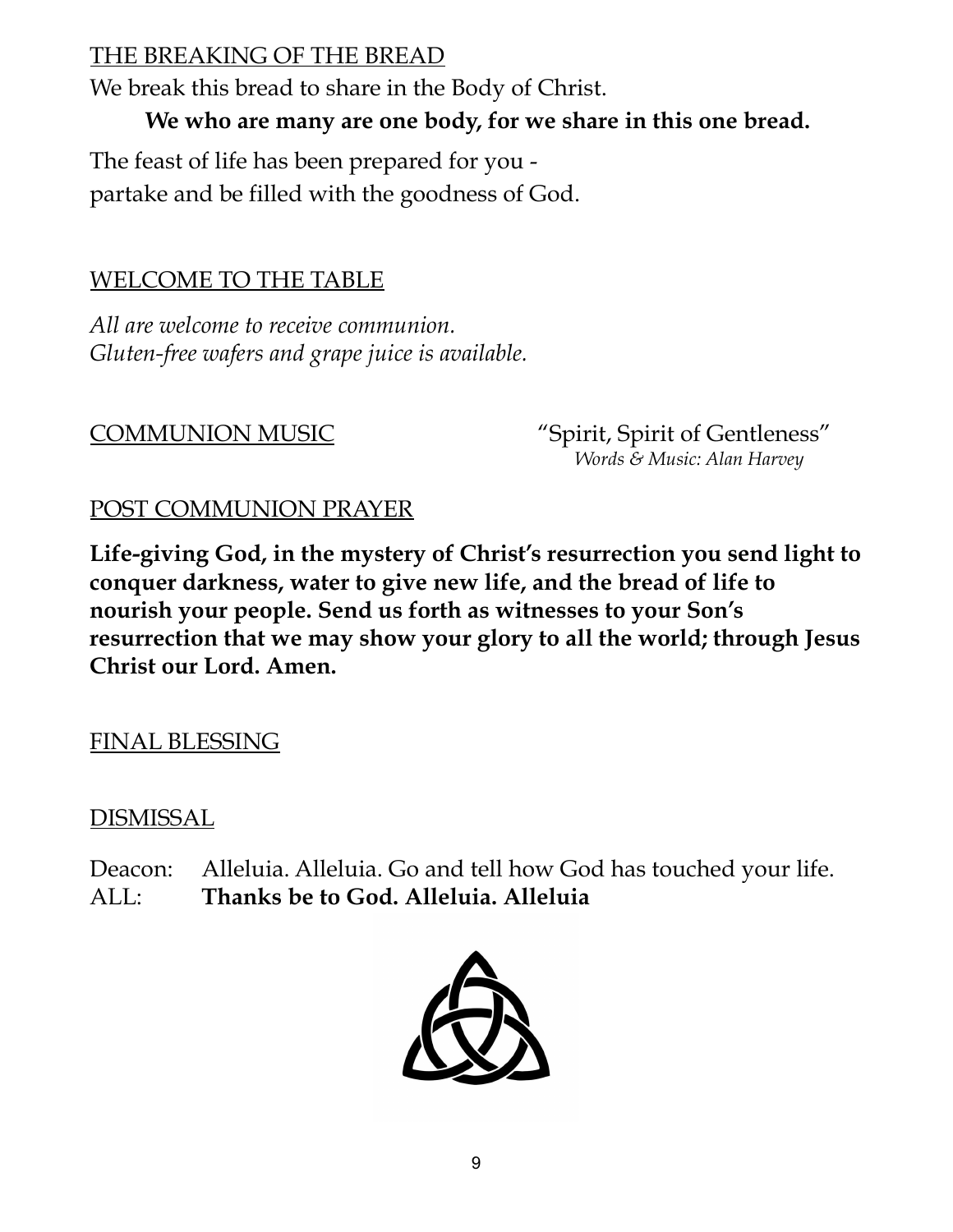# **THIS WEEK'S CALENDAR** (June 6th-June 13th)

| Monday           | 1pm                 | Memorial Service: Kathy Schaertel                                |                                                                                                                                        |  |  |  |
|------------------|---------------------|------------------------------------------------------------------|----------------------------------------------------------------------------------------------------------------------------------------|--|--|--|
|                  | 2:30 <sub>pm</sub>  | Episcopal 101/Book Club                                          |                                                                                                                                        |  |  |  |
|                  | 6pm                 |                                                                  | E.D.E.N. 1199 Culver Garden<br>Captains: Melanie and Judy                                                                              |  |  |  |
| Tuesday          | 9am                 | Food Shelf Ministry Prep & Unload Foodlink Truck                 |                                                                                                                                        |  |  |  |
|                  | 10am                | E.D.E.N. 408 Rosewood Terr. - Children's Garden<br>Captain: Erin |                                                                                                                                        |  |  |  |
|                  | 10am                | E.D.E.N. 336 Parsells Ave. Garden<br>Captain: Deacon Mike        |                                                                                                                                        |  |  |  |
| Wednesday 9am    |                     |                                                                  | E.D.E.N. Church (1245 Culver) Team<br>Captains: Mary E. and Mary Ellen F.                                                              |  |  |  |
|                  | 10:30-12pm          |                                                                  | <b>Food Shelf Ministry</b>                                                                                                             |  |  |  |
|                  | 12pm                |                                                                  | <b>Emergency Food Delivery Driver Pick-up</b>                                                                                          |  |  |  |
|                  | 12:10 <sub>pm</sub> |                                                                  | No Healing Service this Week<br>Weather permitting it will be held in the garden<br>Zoom link is on our homepage stmarksandstjohns.org |  |  |  |
|                  | 5pm                 |                                                                  | E.D.E.N. 448 Merchants Rd. Garden<br>Captain: Deb S.                                                                                   |  |  |  |
| Friday           | 11:30am             |                                                                  | E.D.E.N. Denver Training Garden<br>Captains: Aisha & Becky                                                                             |  |  |  |
| Saturday<br>12pm |                     |                                                                  | <b>Emergency Food Delivery Driver Pick-up</b><br>Delivery Driver Sheets: Natalie                                                       |  |  |  |
| Sunday           | 9:15am              |                                                                  | WORSHIP                                                                                                                                |  |  |  |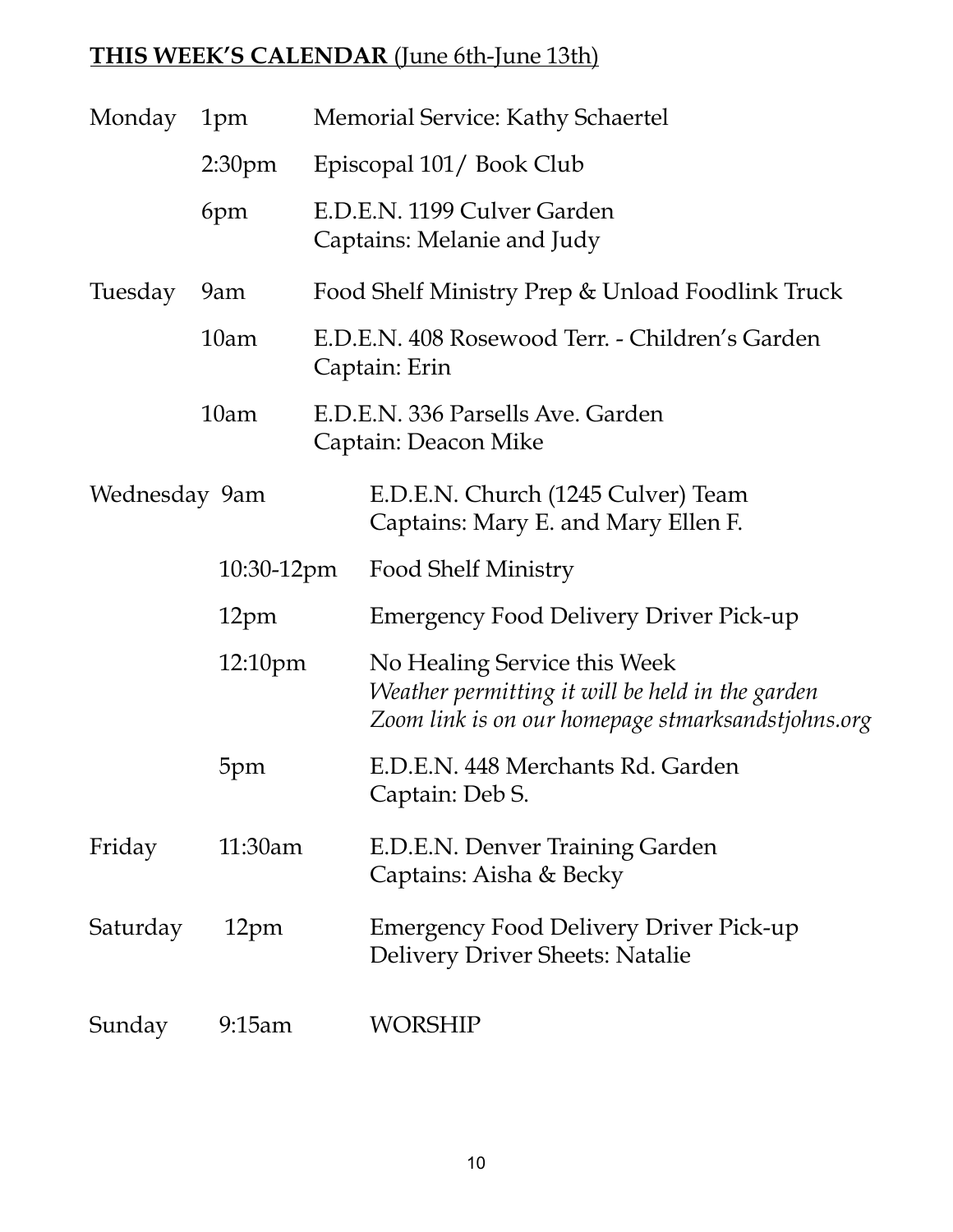# Wednesday & Saturday: Emergency Food Deliveries

We continue to take food and supplies to those in need in the 14621 and 14609 zip codes. If you are interested in being a driver or assisting by preparing delivery routes, etc - on Wednesdays and/or Saturdays let Pastor Cindy know. *Please note: we are now collecting hygiene and cleaning items. Items can be placed in the red wagon.*

## SOOP (Summer of Opportunity) Interns

For our fourth summer we are bringing teens to SMSJ to gain important job training and life skills. Their first day will be Tuesday, July 6th and will run for six weeks in the afternoon (1pm-5pm).

## Garden Volunteers NEEDED

We need some additional help in two of our gardens. Talk to Pastor Cindy or Deacon Mike if you are interested.

## **Tuesdays @ 10am 336 Parsells Avenue (Captain - Deacon Mike) Friday @ 11:30am Denver/Melville (Co-Captains - Aisha & Becky)**

#### E.D.E.N. Honey Bees



A new friend to our community, Nick Lord is now our resident honey bee expert. Two hives are on our flat roof and are thriving. We look forward to learning and tasting our very own E.D.E.N. Honey this summer. Thank you to the Rapp family for donating a number of items.

## Farm Stand is Coming

Deacon Mike will once again be our fearless Farm Stand leader this summer. If you are interested in volunteering please see him. The stand will begin Saturday, 10th.

## Groups using our Building this Summer

We will be joyfully sharing space with two partners this summer beginning in July. They are Freedom Scholars and Teen Empowerment. They both have missions that align with the work we do here at SMSJ. We're going to have a full house. Thanks be to God.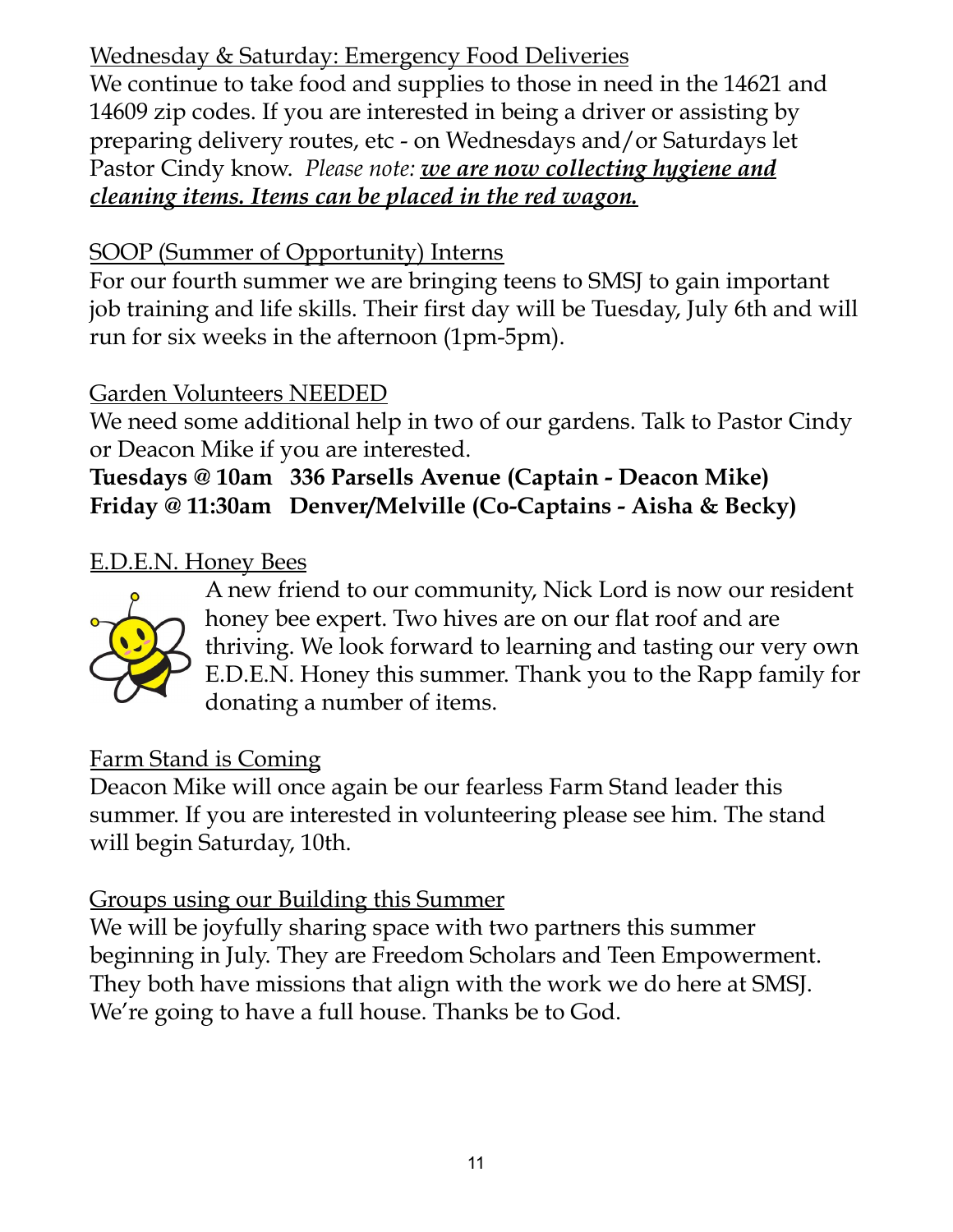#### Episcopal 101 - Now E.D.E.N. Book Club

Our Episcopal 101 class continues to meet virtually (*Zoom - link is on our website homepage stmarksandstjohns.org*) on Monday afternoons from 2-3pm. You're more than welcome to join us one time or multiple times. In the coming weeks we will be reading *People of the Way: Renewing Episcopal Identity* **by Dwight Zscheile** together. Books are now available (\$18).

#### Prayer Concerns and/or Thanksgivings

Our newsprint "Prayer" board is back. You are welcome to light a candle and put the name(s) of those you would like us to hold in prayer.

#### Readers and Eucharistic Ministers

If you'd like to serve as a Reader and/or a Eucharistic Minister please let Deacon Mike or Pastor Cindy know. A schedule for worship participants is now available for June.

#### Weekly: Help Clean-up following the Service

Each week following the Sunday service we would like to enlist a few volunteers to dust our pews, window sills, clean-up the coffee area if needed, and dust mop the sanctuary floor. If you are interested in helping please sign-up on the newsprint below the prayers.

Next Vestry Meeting Monday, June 28th at 6pm on Zoom

## Pastor Cindy - Vacation

Pastor Cindy will be on vacation from this Wednesday, June 9th-Wednesday, June 23rd. In case of a Pastoral Emergency please call the Rev'd Mike Finn at 585-301-0241.